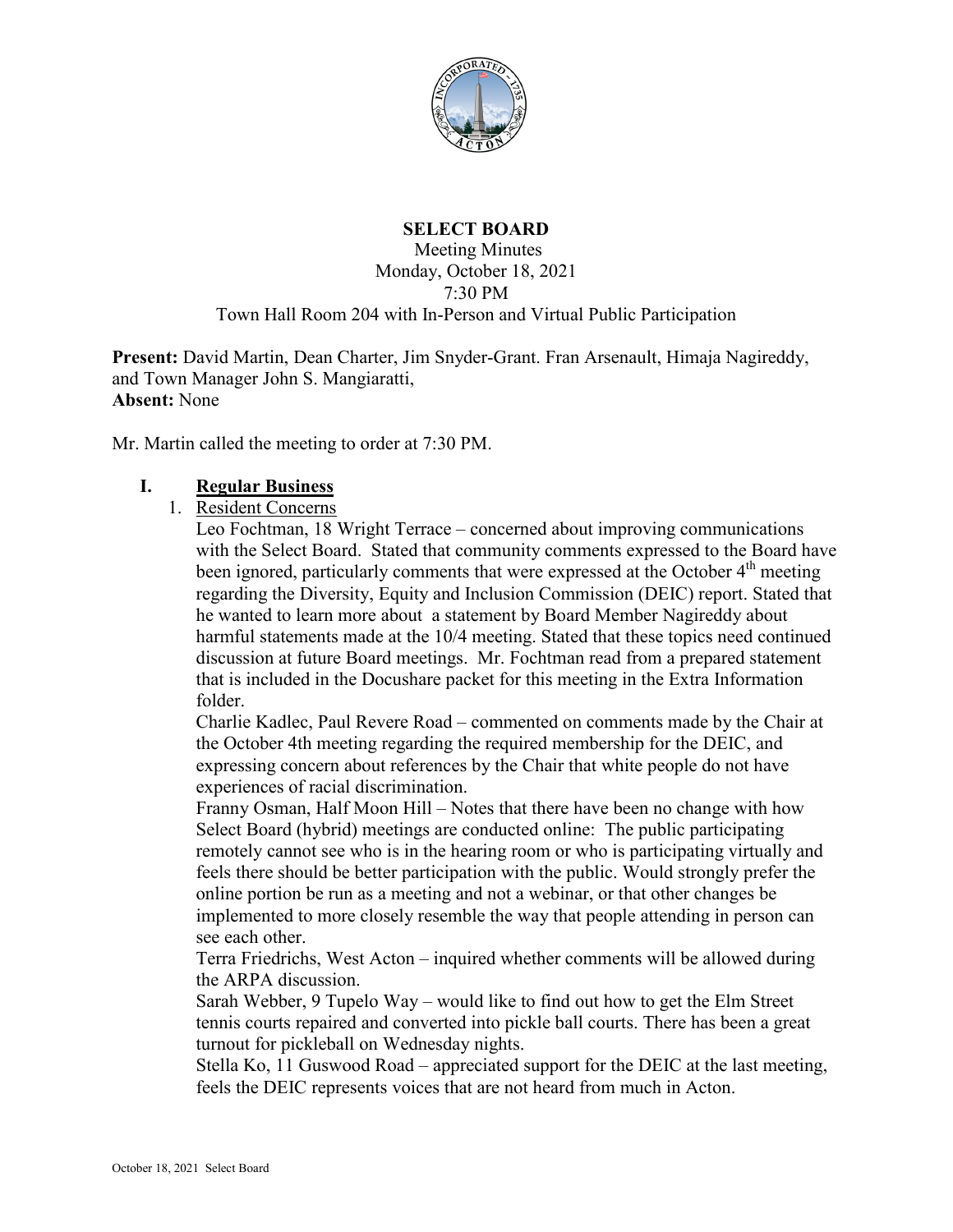

Linda Vieira, North Acton – would like to see an informational mailing sent to all voters about the candidates running; some money from ARPA could be applied toward the cost of the mailings to increase voter participation.

Madeline Cruz, 2 Townhouse Lane –expressed concern regarding how she is being treated by the Acton Housing Authority, the conditions of her affordable housing unit and allegations that she is being discriminated against. The chair asked that Ms. Cruz leave her contact info with the Town Manager so that staff could be in touch to follow-up.

There was a a statement by a neighbor at Townhouse Lane in support of Madeline Cruz.

David Fair, 495 Great Road – encourages people to listen to Madeline Cruz.

Chair Update/Town Manager Update/Members Minutes [this item was taken out of schedule, between items 5 and 6 below]

Mr. Mangiaratti advised that there will be a public hearing regarding the proposed intersection of Main Street and Hayward Road at the Select Board's November 1, 2021 meeting. Sustainability Director Andrea Becerra and the team from Metropolitan Area Planning Council held a successful open house event for the Climate Action Plan at NARA Park on Saturday. Approximately 150 people attended the community event and looking forward to sharing the results. COVID cases are currently down to eight in isolation. Mr. Mangiaratti identified the work that Town staff has provided on the Town Services Hotline, created at the beginning of the pandemic to help inform and direct callers with COVID-related inquiries. The Hotline has since evolved into a general customer service line that has processed a cumulative total of 2500 calls. Town staff that operate the Hotline were thanked by name. The hotline number is 978-929-6600

Mr. Charter commented that on Saturday, in addition to being at the Climate Action Plan event at NARA Park, Sustainability Director Andrea Becerra was also at the Transfer Station and Recycling Center breaking up Styrofoam boxes and thanked her for all of her work. The Design Review Board will be reviewing design plans for the Asa Parlin House this Thursday in Town Hall Room 204. The Acton Conservation Trust presented the Carol Holley Environmental Stewardship award to Bruce Rachman on Saturday.

Mr. Snyder-Grant responded to Mr. Fochtman's comment about a statement of Board member Nagireddy noting harmful statements made at the 10/4 meeting, and offered to have a discussion outside of a meeting. He also acknowledged the statement made by Ms. Cruz, and his difficulty transitioning from Ms. Cruz's statement about difficult conditions to a public hearing about indoor golf simulation.

Ms. Nagireddy empathized with Ms. Cruz's statement and acknowledged the issue of discrimination in Acton.

Mr. Martin, in response to earlier comments by Mr. Kadlec, noted that it was not inherently racist to use the descriptors black and white for people, and that people raised as white in this culture do not have the same direct experience of racial discrimination as those raised as Black.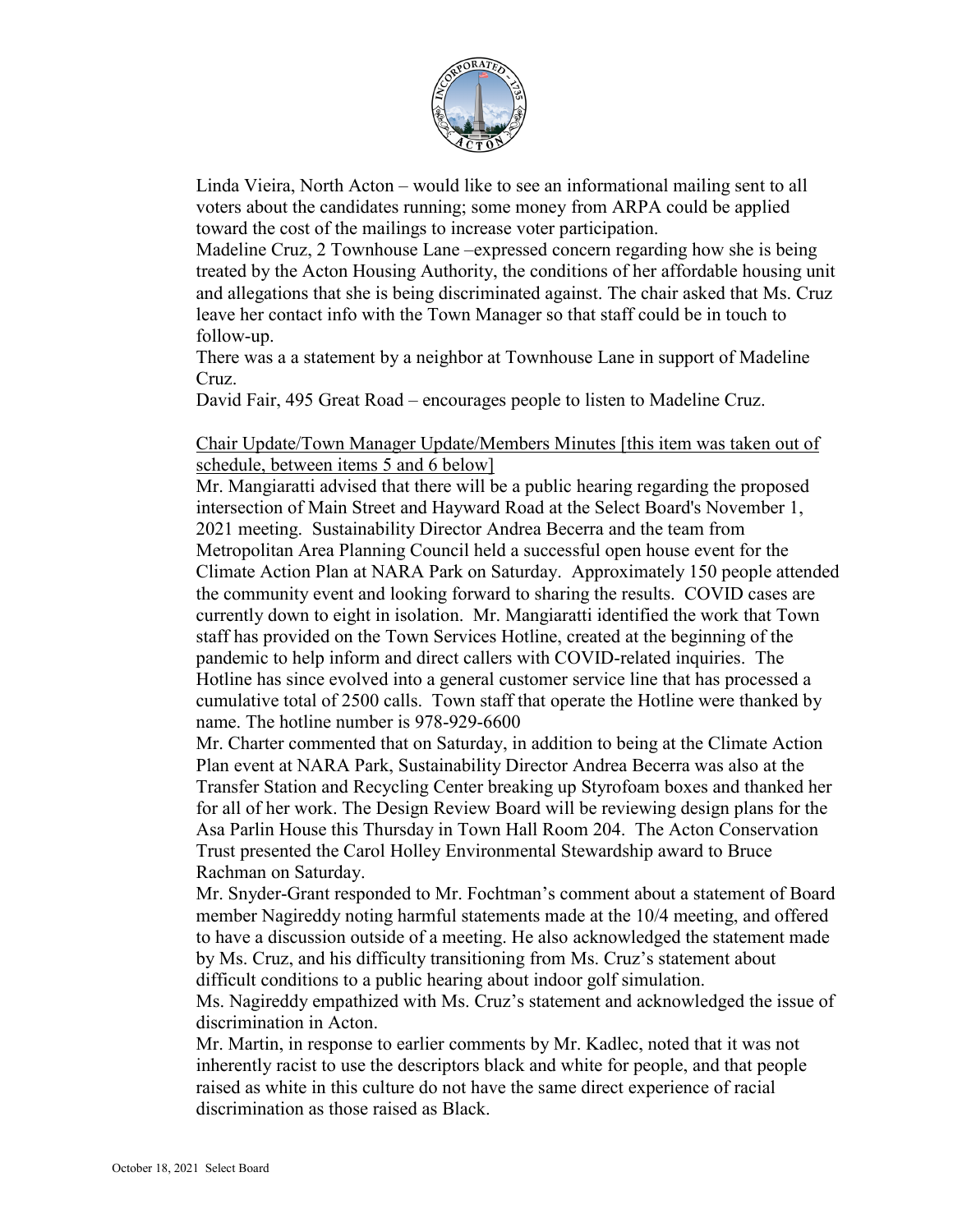

Mr Charter asked how the Select Board could be involved in the housing issues raised by Ms. Cruz, given that the Acton Housing Authority (AHA) owns the unit, and that the AHA is an independent body not reporting to the Town or the Select Board. Mr. Martin noted that the issues raised by Ms. Cruz included areas that would be the responsibility of the Board of Health and the Fire Department, which do report to the Town. Mr. Mangiaratti noted that he can investigate any issues that the Board directs him to.

## **II. Public Hearings**

# 2. 7:40 PM Use Special Permit #08/31/2021–482, 145 Great Road

Mr. Martin read the public hearing notice. Representing the applicant is Alicia Busconi and Chris Serrano from Key Point Partners as property managers, and business owner Rob Granahan. Ms. Busconi updated the Board members on the history of Brookside Shops as a retail center. After it was rezoned, it could re-tenant itself to attract new tenants. During COVID it lost two dry good tenants. Tenants that are re-emerging are family oriented. The tenant moving into the space is X-Golf, a golf simulation business. There are no issues with the Land Use Departments and the requirements. Mr. Rob Granahan, who currently is the owner of X-Golf in Wayland, presented an overview of what the business would provide to the location involving golf simulations, food and drinks.

Mr. Snyder-Grant queried the septic capacity – Ms. Busconi commented that the property was designed to have a restaurant so there is a wet use capacity to operate with this use and any future use. Ms. Nagireddy questioned on the total number of parking spaces allotted for X-Golf; approximately 330 spaces in plaza, with a surplus of 102 spaces. Due to the uniqueness of the applicant's proposed business (commercial recreation), he requires a special use permit, and the adjacent proposed restaurant Boston Market is allowed by right. Boston Market and X-Golf would together take up the space that was used by Pier 1 Imports.

**Mr. Charter moved, seconded by Mr. Snyder-Grant to close the public hearing and voted unanimously 5-0.**

**Mr. Charter moved, seconded by Ms. Arsenault to approve the Use Special Permit #08/31/2021-482 and voted unanimously 5-0.**

3. 8:00 PM Class II Auto Dealers License – Internet Sales Only, Garage Hail. LLC, 465 Great Road

Sheel Patel represented as owner of Garage Hail, LLC. The business is internet only sales and no vehicles will be physically on the property; similar to commercial online auto sales. A class II license is for used cars only.

**Mr. Charter moved, seconded by Mr. Snyder-Grant to close the public hearing and voted unanimously 5-0. Mr. Charter moved, seconded by Ms. Nagireddy to approve the Class II Auto Dealer License for Garage Hail LLC at 465 Great Road and voted unanimously 5-0.**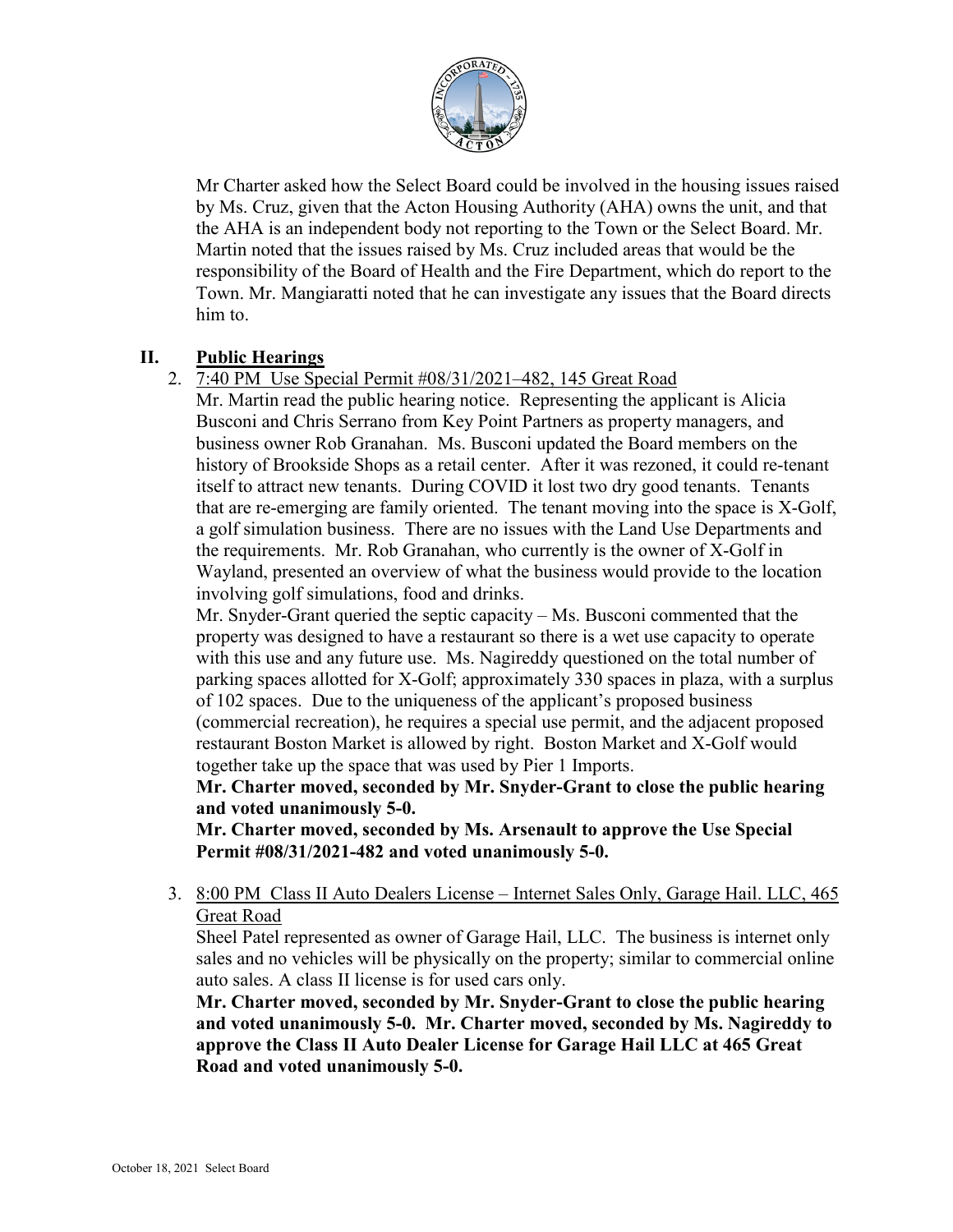

4. 8:10 PM Section 12 All Alcoholic Beverages Pouring License, RFG Golf, LLC, 145 Great Road

Representing the applicant is Attorney Liz Lashway. The comments and explanation of the proposed business was accepted from the Use Special Permit hearing. **Mr. Charter moved and seconded by Ms. Arsenault to close the public hearing and voted unanimously 5-0. Mr. Charter moved and seconded by Ms. Arsenault to approve the Section 12 All Alcoholic Beverage Pouring License for RFG Golf, LLC at 145 Great Road and voted unanimously 5-0.**

5. 8:20 PM Common Victualler License, RFG Golf, LLC, 145 Great Road Representing the applicant is Attorney Liz Lashway. The comments and explanation of the proposed business and proposed menu and seating was accepted from the previous public hearing for the Use Special Permit and liquor license hearing. **Mr. Charter moved and seconded by Ms. Arsenault to close the public hearing and approved unanimously 5-0.**

**Mr. Charter moved and seconded by Ms. Arsenault to approve a common victualler license for RFG Golf, LLC at 145 Great Road and voted unanimously 5-0.**

## **III. New/Special Business**

6. Discuss New Voting Precincts

Town Clerk Eva Szkaradek updated the Board on the proposed new precinct map for Acton. State law sets limits and ranges on the size of precincts, and Acton's population growth requires the addition of a seventh precinct, and the redrawing of precinct boundaries to create approximately equal precinct sizes.

Linda Vieira, North Acton, questioned how many voters are in Acton and how many per precinct. Ms. Szkaradek commented there are 16,000 voters and approx. 3430 voters per precinct, including the new seventh precinct.

**Mr. Charter moved and seconded by Ms. Arsenault to accept the new voting precincts and approved unanimously 5-0. The map is available at http://doc.actonma.gov/dsweb/Get/Document-**

**78950/060%20(7)%20%202020%20Re-Precincting.pdf**

It was clarified that these new precincts will be used for Town elections, but that new 2021 state senate and representative districts will be drawn using the old precinct map.

7. American Rescue Plan Act (ARPA) Funding Recommendations

Mr. Mangiaratti updated the Board with the recommendation on the ARPA investment plan to allocate portions of the money for FY22 and FY23 and the remaining years to be held in reserve. Mr. Mangiaratti recommends an allocation of five million dollars out of the seven million dollars the town is receiving. The Board agreed to allocate two million dollars the School District has requested, one million available this fiscal year, five hundred thousand in FY23, and the remaining five hundred thousand held in reserve for future years.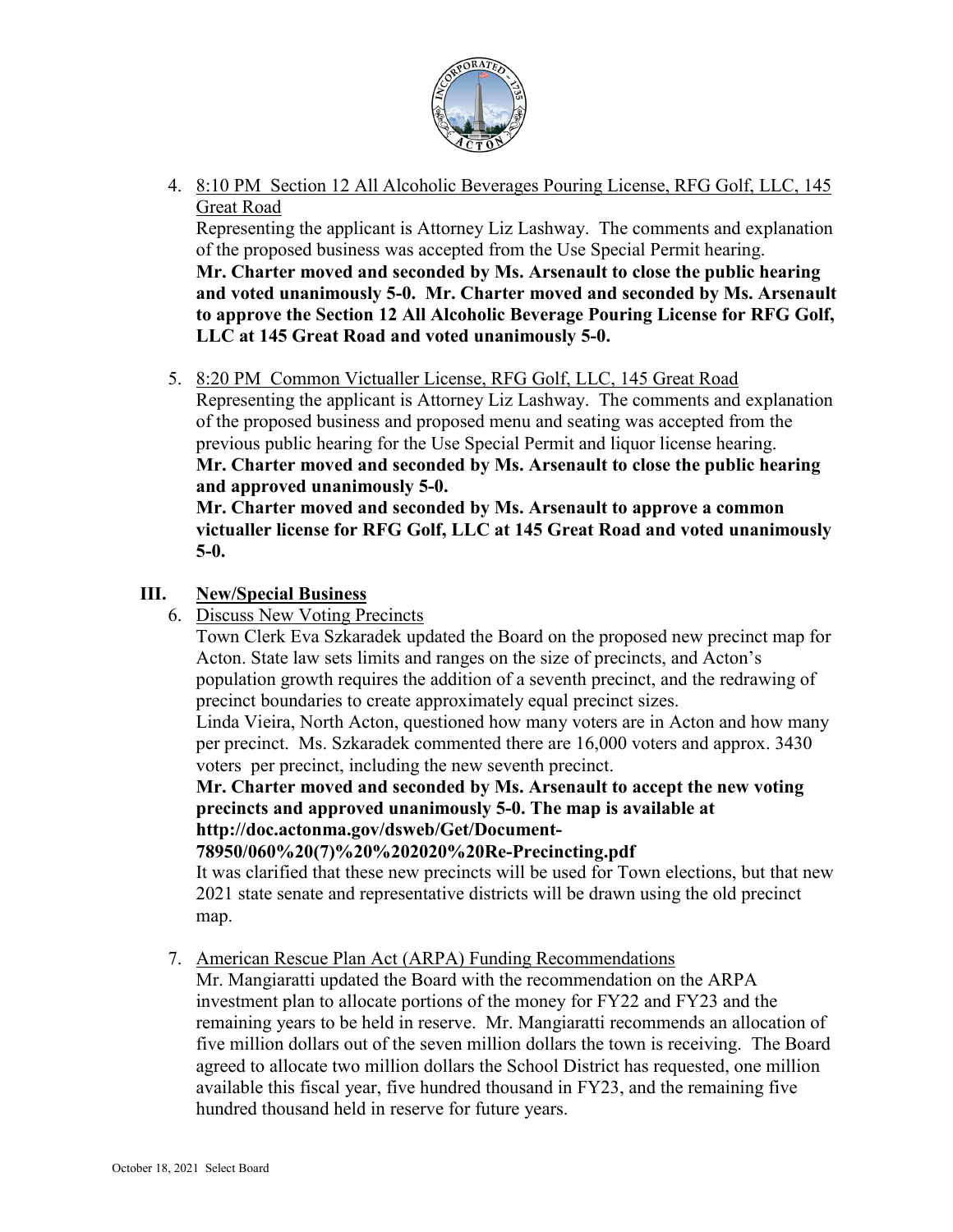

Mr. Snyder-Grant noted that the description of the School spending included some incorrect references to items. It was agreed to remove those. He also brought up a proposed spending item that came up late in the previous comments period that was only supported by him about transportation and proposed adding it back in s as a reserve item. The Board generally supported adding a line for reserve for \$450,000 towards transportation programs.

Public Comment:

Alissa Nicol, School Street – concerned that item #P9 only received three thumbs up from Board members and it is on the final draft of the ARPA funding plan. Would like the Board to consider that the AHA would not have to pay the sewer betterment fee, but will have to pay a sewer usage fee and noted that her neighbor, after connecting to sewer, saw her wastewater bill triple.

Tom Gillespie, Acton Dog Park Committee - supports item #P9 (construct sewer extension to AHA site at 364 Main Street, and provide opportunities to connect nearby commercial properties)

Terra Friedrichs, West Acton – concerned that item #P9 received only three "thumbs up" and still made it on the final draft of the ARPA plan. Urged that if the Board decides to give the ARPA money to the AHA development, the developer should give more than 30% income or return money received from the town and from grants if they don't have to pay for the septic; item P11 received only two "thumbs up" and is still in the plan. Supports rent relief and transportation funding.

Stella Ko, 11 Guswood Road – suggests the Board consider the ARPA spending rubric by Senator Sonia Chang Diaz to rate its decisions against a racial equity scorecard.

Kim Kastens, Pope Road – spoke in favor of item P44, support design costs and partial construction costs for Acton Water District PFAS mitigation measures for the North Acton Water Treatment Plant.

Erika Amir-Lin, Nagog Treatment Facility – requested clarity on the legal implications regarding the request of the use of ARPA funding towards the Nagog Treatment Facility. Mr. Martin explained there is a cap on the total percentage of funding allowed.

Mr. Snyder-Grant noted and appreciated that the description for P11 had been changed from sewers for Great Road to waste water treatment for Great Road, which allows for a wider variety of solutions to be explored, and changed his sense of whether this was a good use of ARPA money from no to yes.

#### **Ms. Nagireddy moved and seconded by Mr. Charter to adopt the plan as presented by the Town Manager with the addition of adding funding to Transportation as discussed and change to the School District description as discussed and voted unanimously 5-0.**

#### 8. Street Trees Discussion

Mr. Snyder-Grant felt that the Board missed some steps resulting in the removal of two trees on High Street for a new subdivision. Mr. Snyder-Grant presented the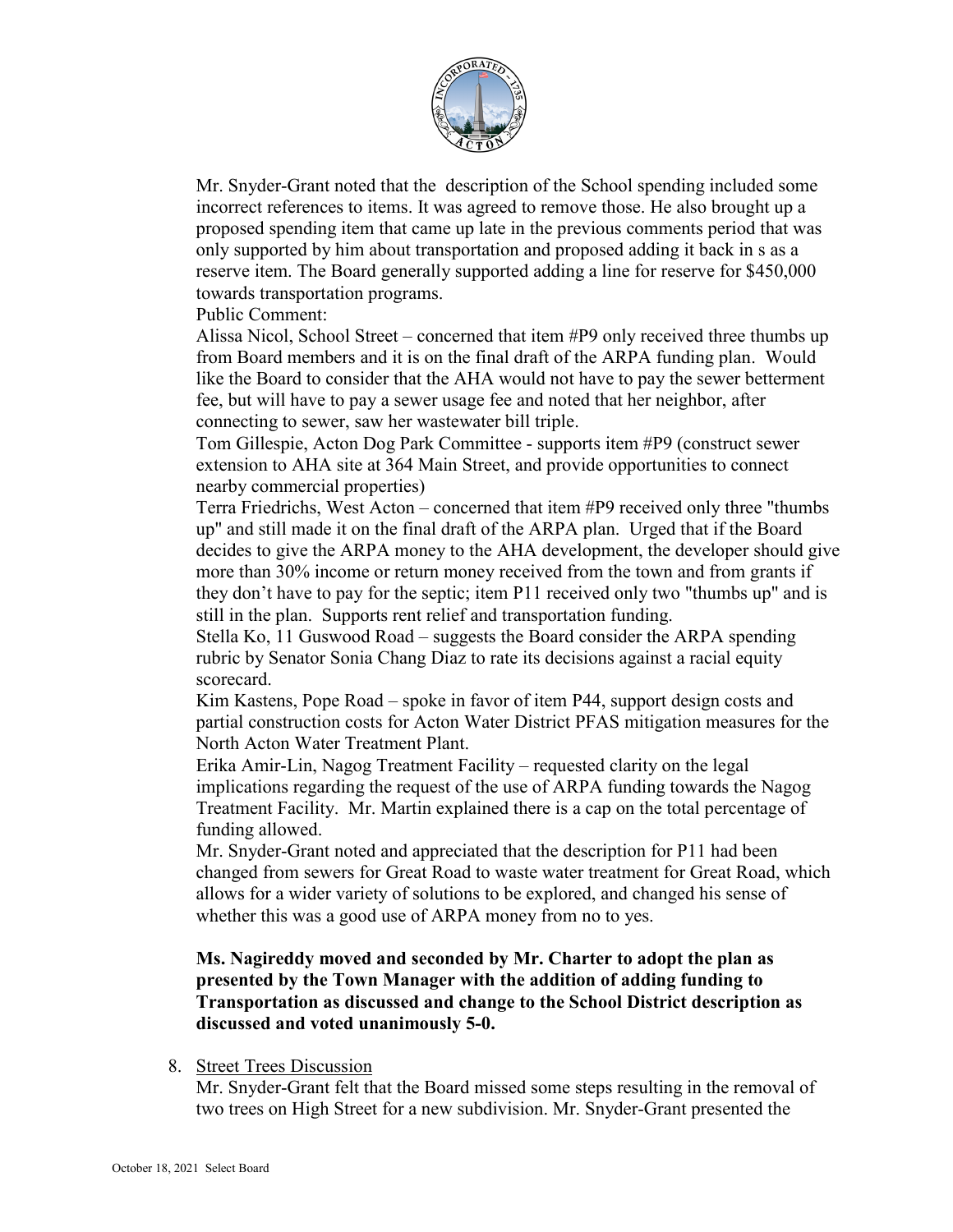

history of the two trees that were originally approved to be removed by the Tree Warden in 2020. A public shade tree hearing was held by the Board in August 2020. An agreement was made with the developer to not remove the trees but to relocate a planned common driveway. There was concern that the stress of the new location of the driveway would cause damage to the tress. The developer agreed to pay into the tree fund, and would pay for the removal of the trees if the trees failed before 2025. In 2021, a new resident complained to the Board that the trees were creating a sight line issue and had safety concerns and to revisit removing the trees. The Board agreed to have the Town Manager work with town staff and the developer to return to the Board at a later date with a resolution. The Town Manager announced at the September 13 meeting that an agreement was made by both parties to remove the trees, as the Police Department confirmed the hazardous condition. The Town Manager indicated that the decision to remove the trees on High Street was made in the interest of public safety. The developer agreed to plant six significant trees at locations to be approved by the Tree Warden. Mr. Snyder-Grant further commented that there should have been a discussion on the resolution so that the Board could further discuss and also to allow for public comment and formal vote. Mr. Charter commented that as more subdivisions emerge, there will be more street tree removals, and the Board has a tree removal policy to guide members in the decision making process. Mr. Martin commented that the Board directed the Town Manager to negotiate with the developer for a solution regarding the trees. Mr. Snyder-Grant summarized suggestions moving forward that decisions regarding tree removal should be conducted in a public meeting.

## **IV. Consent Items**

Ms. Arsenault held consent item 13. **Mr. Charter moved and seconded by Ms. Arsenault to approve consent items 10-12 inclusive and consent items 14-16 inclusive and voted unanimously 5-0.** Ms. Arsenault requested the committee appointment membership on consent item 13 be changed from full member to associate member. **Mr. Snyder-Grant moved and seconded by Ms. Arsenault to approve consent item 13 with amended changes and voted unanimously 5-0.**

**Mr. Snyder-Grant moved and seconded by Mr. Charter to adjourn and approved unanimously 5-0. Meeting adjourned at 11:10 PM.**

## **Documents and Exhibits Used During this Meeting**

- Agenda, October 18, 2021
- Use Special Permit #08/31/2021–482 Application
- Class II Auto Dealers License, Garage Hail, LLC, 465 Great Road
- Section 12 All Alcoholic Beverage Pouring License, RFG Golf, LLC, 145 Great Road
- Common Victualler Licenser, RFG Golf, LLC, 145 Great Road
- Voting Precincts
- ARPA Funding Recommendations